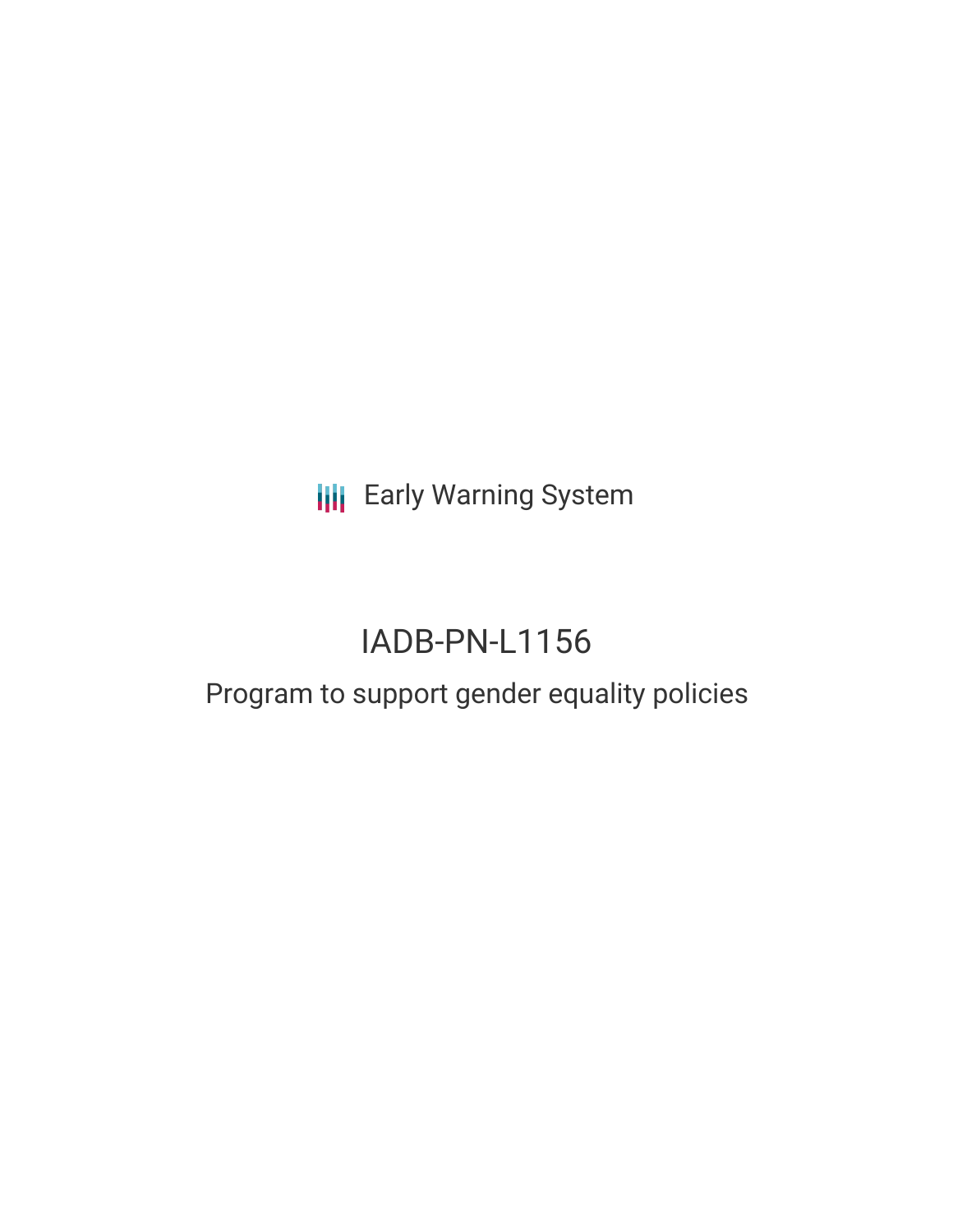

#### **Quick Facts**

| <b>Countries</b>               | Panama                                 |
|--------------------------------|----------------------------------------|
| <b>Financial Institutions</b>  | Inter-American Development Bank (IADB) |
| <b>Status</b>                  | Approved                               |
| <b>Bank Risk Rating</b>        | B                                      |
| <b>Voting Date</b>             | 2019-05-01                             |
| <b>Borrower</b>                | Government of Panama                   |
| <b>Sectors</b>                 | Law and Government                     |
| <b>Investment Type(s)</b>      | Loan                                   |
| <b>Investment Amount (USD)</b> | \$100.00 million                       |
| <b>Project Cost (USD)</b>      | \$100.00 million                       |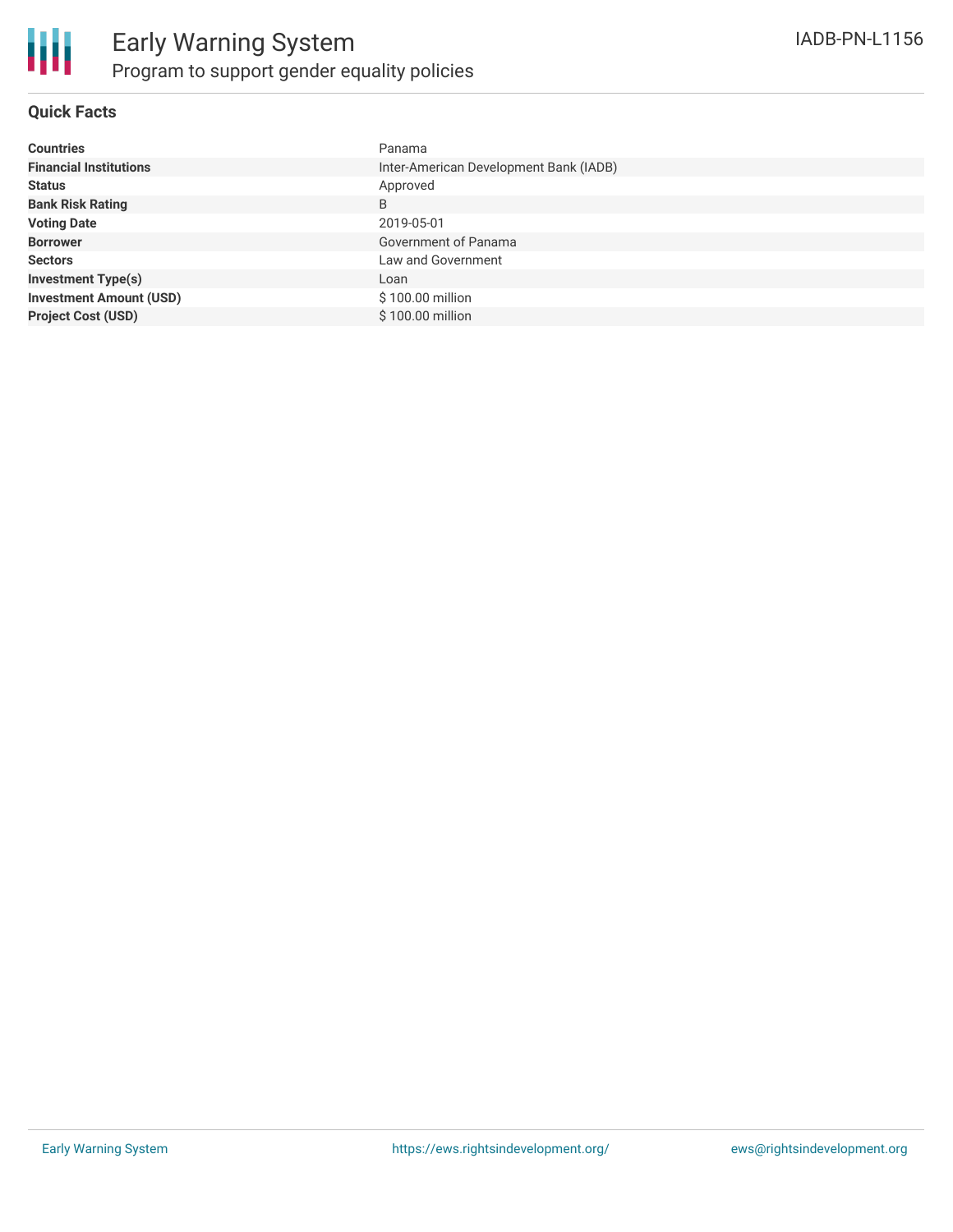

#### **Project Description**

The objective of the Program is to contribute to the effective and timely implementation of policies aimed at reducing gender inequality, increasing equality of opportunities and rights of women and girls.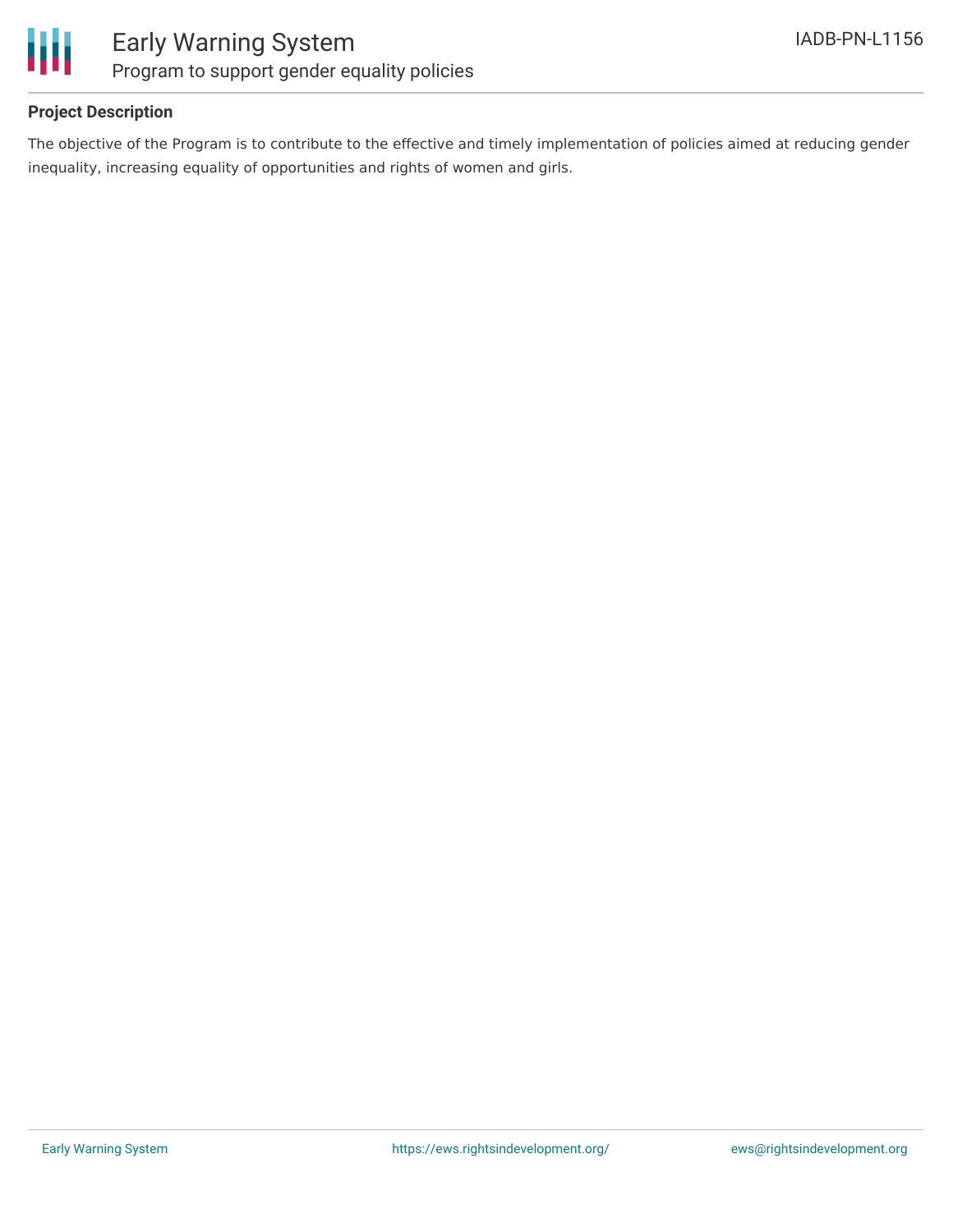

### Early Warning System Program to support gender equality policies

#### **Investment Description**

• Inter-American Development Bank (IADB)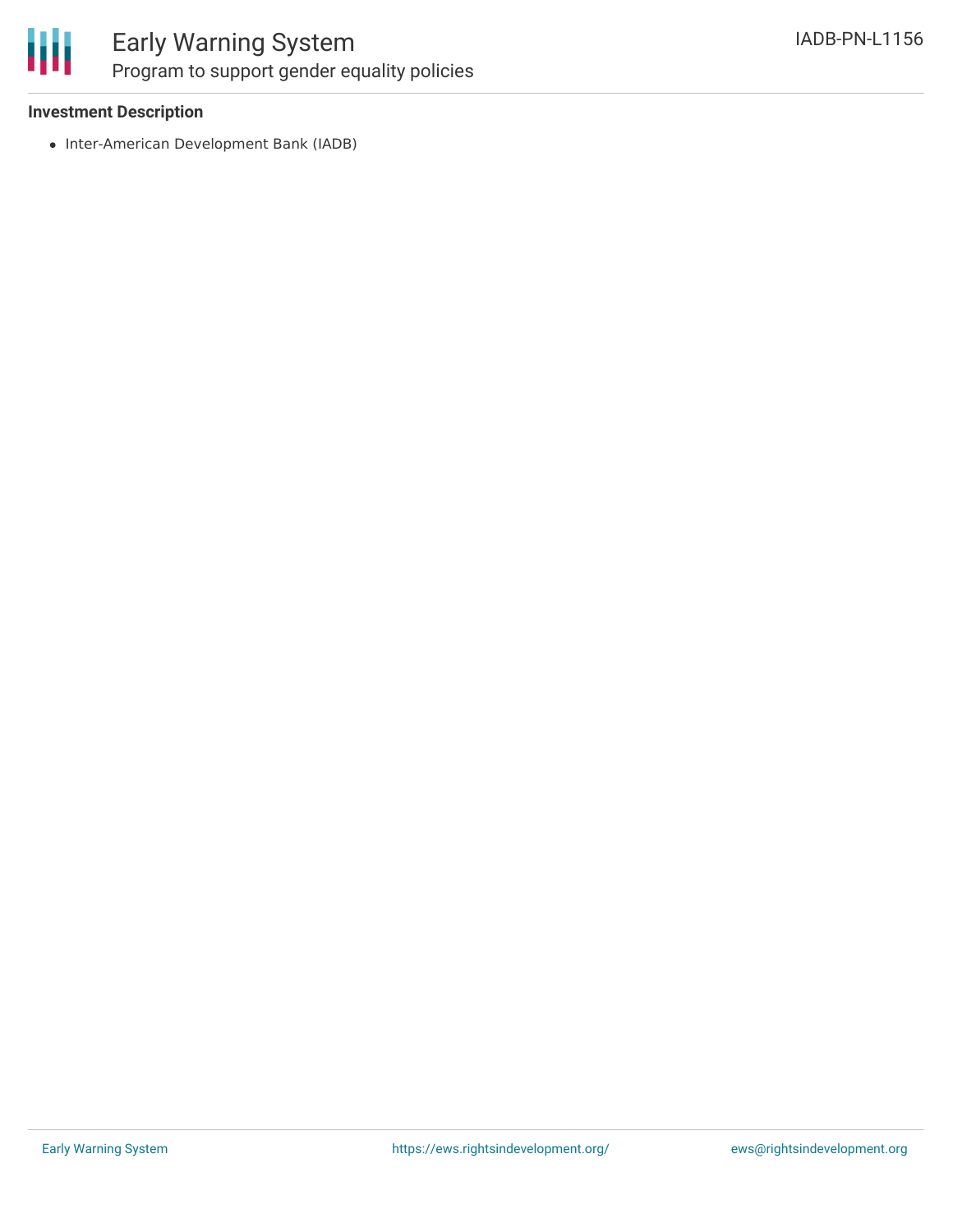#### **Contact Information**

#### ACCOUNTABILITY MECHANISM OF IADB

The Independent Consultation and Investigation Mechanism (MICI) is the independent complaint mechanism and fact-finding body for people who have been or are likely to be adversely affected by an Inter-American Development Bank (IDB) or Inter-American Investment Corporation (IIC)-funded project. If you submit a complaint to MICI, they may assist you in addressing the problems you raised through a dispute-resolution process with those implementing the project and/or through an investigation to assess whether the IDB or IIC is following its own policies for preventing or mitigating harm to people or the environment. You can submit a complaint by sending an email to MICI@iadb.org. You can learn more about the MICI and how to file a complaint at http://www.iadb.org/en/mici/mici,1752.html (in English) or http://www.iadb.org/es/mici/mici,1752.html (Spanish).